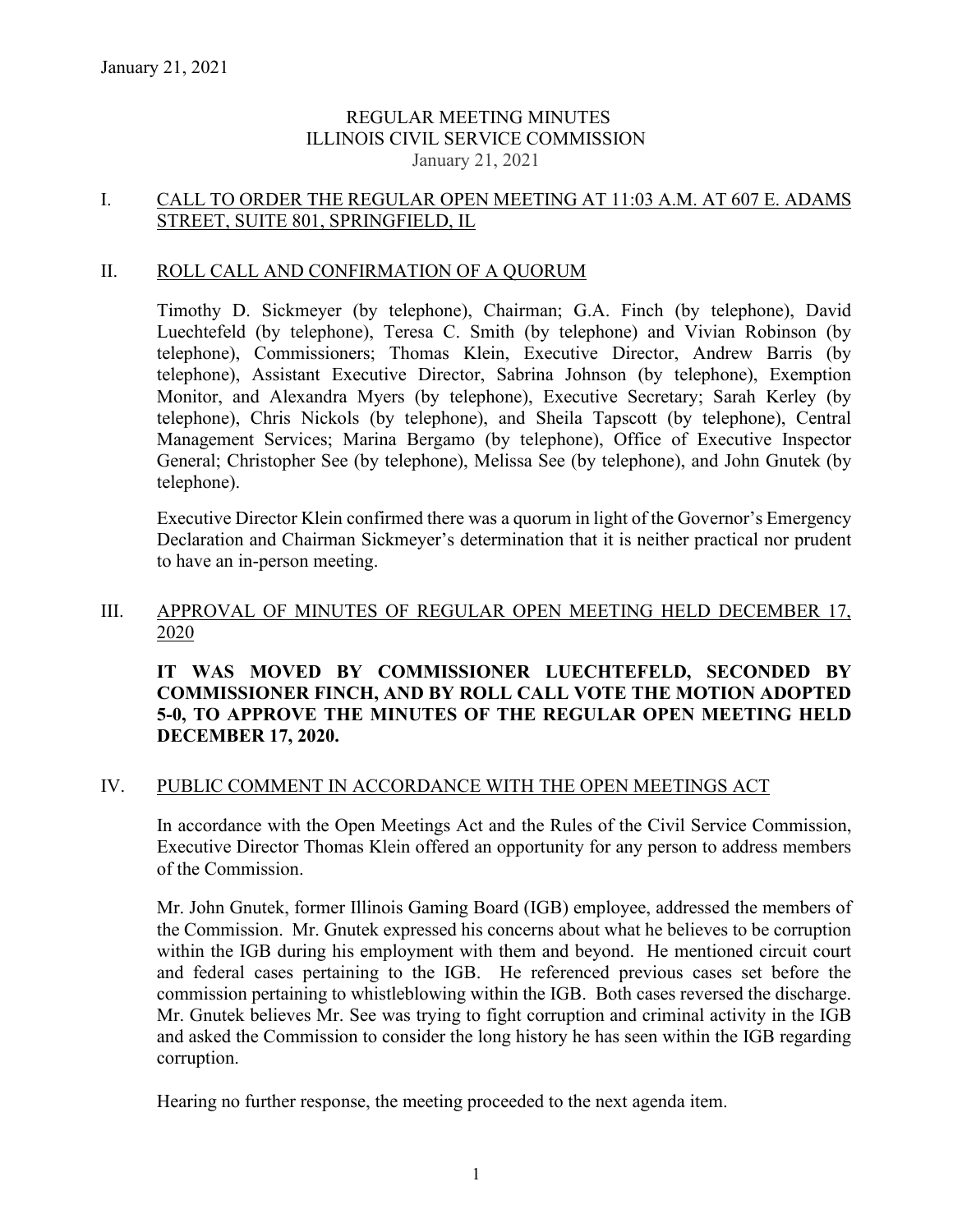# V. EXEMPTIONS UNDER SECTION 4d(3) OF THE PERSONNEL CODE

### **A. Governing Rule – Section 1.142 Jurisdiction B Exemptions**

- a) The Civil Service Commission shall exercise its judgment when determining whether a position qualifies for exemption from Jurisdiction B under Section 4d(3) of the Personnel Code. The Commission will consider any or all of the following factors inherent in the position and any other factors deemed relevant to the request for exemption:
	- 1) The amount and scope of principal policy making authority;
	- 2) The amount and scope of principal policy administering authority;
	- 3) The amount of independent authority to represent the agency, board or commission to individuals, legislators, organizations or other agencies relative to programmatic responsibilities;
	- 4) The capability to bind the agency, board or commission to a course of action;
	- 5) The nature of the program for which the position has principal policy responsibility;
	- 6) The placement of the position on the organizational chart of the agency, board or commission;
	- 7) The mission, size and geographical scope of the organizational entity or program within the agency, board or commission to which the position is allocated or detailed.
- b) The Commission may, upon its own action after 30 days' notice to the Director of Central Management Services or upon the recommendation of the Director of the Department of Central Management Services, rescind the exemption of any position that no longer meets the requirements for exemption set forth in subsection (a). However, rescission of an exemption shall be approved after the Commission has determined that an adequate level of managerial control exists in exempt status that will insure responsive and accountable administrative control of the programs of the agency, board or commission.
- c) For all positions currently exempt by action of the Commission, the Director of Central Management Services shall inform the Commission promptly in writing of all changes in essential functions, reporting structure, working title, work location, position title, position number or specialized knowledge, skills, abilities, licensure or certification.
- d) Prior to granting an exemption from Jurisdiction B under Section 4d(3) of the Personnel Code, the Commission will notify the incumbent of the position, if any, of its proposed action. The incumbent may appear at the Commission meeting at which action is to be taken and present objections to the exemption request.

(Source: Amended at 34 Ill. Reg. 3485, effective March 3, 2010)

\* \* \*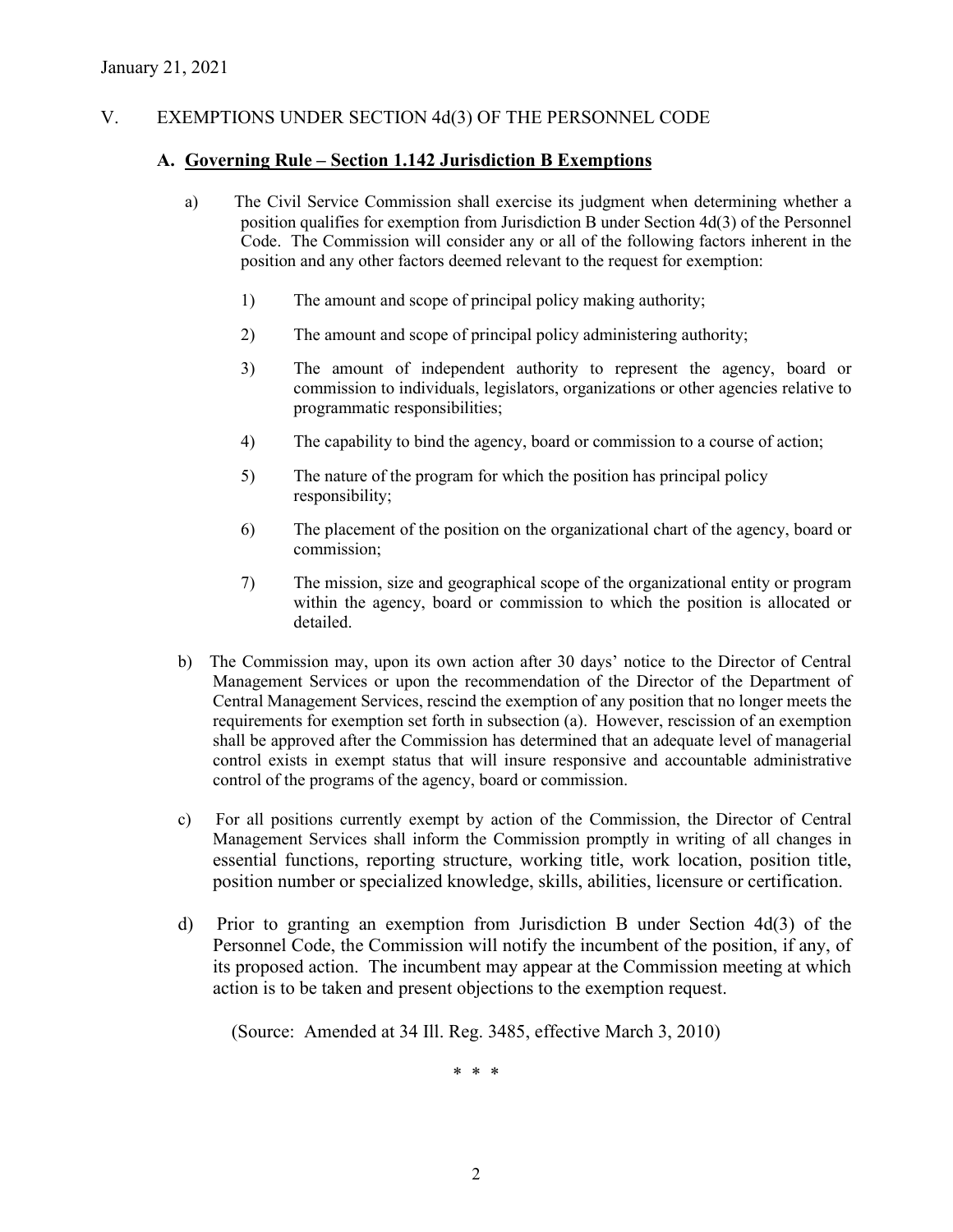# **B. Request for 4d(3) Exemption**

Exemption Monitor Sabrina Johnson indicated that Item B was a request for a Chief, Human Resources at the Illinois State Police (ISP), a position that reports to the Chief of Staff, who reports to the First Deputy Director, who reports to the Director. This position develops and implements statewide policies, procedures and guidelines to maximize ISP human resource programs, is the spokesperson on all human resources matters, prepares and administers the budget for the Bureau of Human Resources and reviews legislative proposals, policy drafts and legal changes concerning human resources services. Staff recommended this exemption request be granted.

# **IT WAS MOVED BY COMMISSIONER FINCH, SECONDED BY COMMISSIONER ROBINSON, AND BY ROLL CALL VOTE THE MOTION ADOPTED 5-0 TO GRANT THE 4d(3) EXEMPTION REQUEST FOR THE FOLLOWING POSITIONS:**

## **B: Chief, Human Resources (ISP)**

### **B. Illinois State Police**

| <b>Position Number</b>  | 40070-21-00-800-00-02                                                                    |
|-------------------------|------------------------------------------------------------------------------------------|
| <b>Functional Title</b> | Chief, Human Resources                                                                   |
| Incumbent               | Vacant                                                                                   |
| Supervisor              | Chief of Staff, who reports to the First Deputy Director, who<br>reports to the Director |
| Location                | <b>Sangamon County</b>                                                                   |

# VI. CLASS SPECIFICATIONS

# **A. Governing Rule – Section 1.45 Classification Plan**

The Commission will review the class specifications requiring Commission approval under the Classification Plan and will approve those that meet the requirements of the Personnel Code and Personnel Rules and conform to the following accepted principles of position classification:

- a) The specifications are descriptive of the work being done or that will be done;
- b) Identifiable differentials are set forth among classes that are sufficiently significant to permit the assignment of individual positions to the appropriate class;
- c) Reasonable career promotional opportunities are provided;
- d) The specifications provide a reasonable and valid basis for selection screening by merit examinations;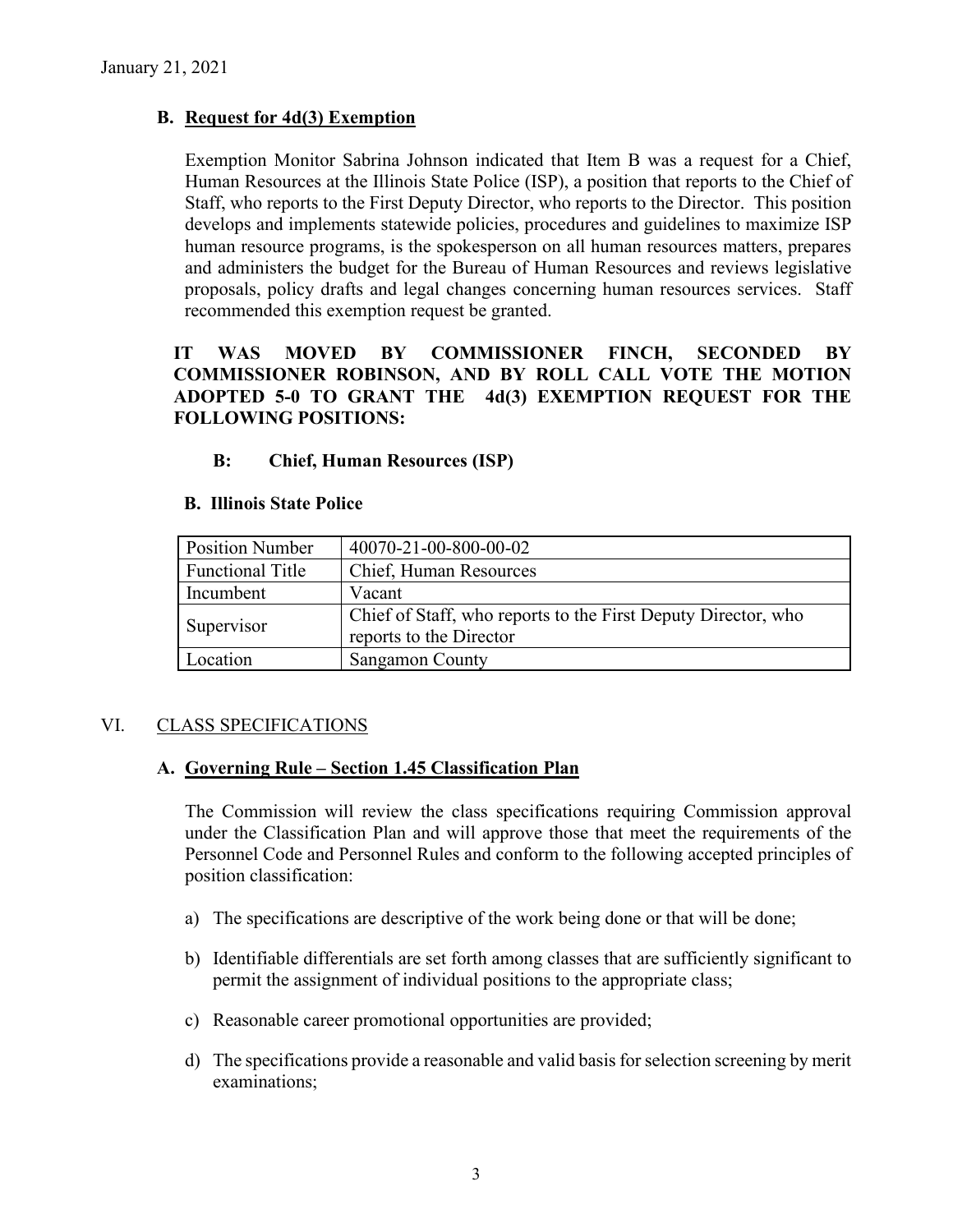- e) All requirements of the positions are consistent with classes similar in difficulty, complexity and nature of work; and
- f) The relation of the class specifications to any applicable collective bargaining agreement.

# **B. Corrections Medical Technician (abolish) Licensed Practical Nurse – Corrections (create new)**

## **C. Historical Actor (create new)**

### **D. Corrections Officer Trainee (revise)**

Assistant Executive Director Andrew Barris reviewed and reported the classification analysis regarding the proposed abolishment, creation and revisions in Items B, C, and D and reported they were agreed to through collective bargaining.

Regarding Item B and the minimal changes to the class, Barris asked Chris Nickols from CMS Technical Services why the class was not revised, as opposed to the abolishment of the present class and the creation of the new class. Nickols reported that it was essentially a revision, but the forms and process required the creation of the new class with a new title.

Regarding Item C, Barris inquired about promotional opportunities in relation to the uniqueness of the class and Nickols stated that there might be in the future once the class is established. Commissioner Smith inquired whether the class involved full-time work. Nickols reported that the position would require full-time availability. Sarah Kerley reported that the position within the class worked a 40-hour week and the proposed class would address the quandary of independent contractor status when the State controls the working conditions and that non-full-time actors could then be used on an intermittent basis as needed.

## **IT WAS MOVED BY COMMISSIONER ROBINSON, SECONDED BY COMMISSIONER SMITH, AND BY ROLL CALL VOTE THE MOTION ADOPTED 5-0 TO APPROVE THE ABOLISHMENT, CREATIONS, AND REVISIONS OF THE FOLLOWING CLASS SPECIFICATIONS TO BE EFFECTIVE FEBRUARY 1, 2021:**

- **C. Corrections Medical Technician (abolish) Licensed Practical Nurse – Corrections (create new)**
- **D. Historical Actor (create new)**
- **E. Corrections Officer Trainee (revise)**

**IT WAS MOVED BY COMMISSIONER FINCH, SECONDED BY COMMISSIONER LUECHTEFELD, AND BY ROLL CALL VOTE THE MOTION ADOPTED 5-0 TO DISAPPROVE ANY CLASS SPECIFICATIONS RECEIVED BY THE**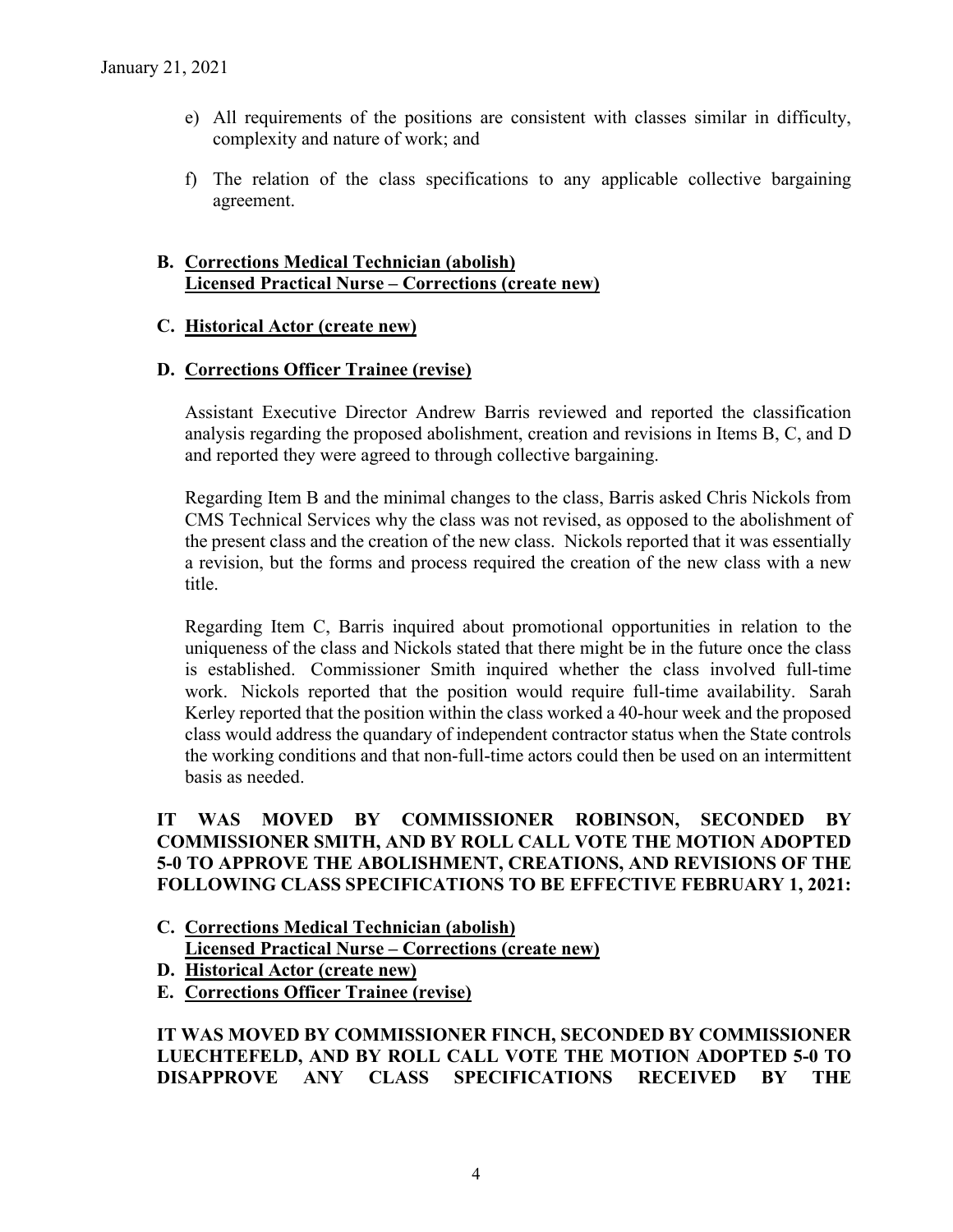# **COMMISSION STAFF NOT CONTAINED IN THIS AGENDA TO ALLOW ADEQUATE STUDY.**

#### VII. PERSONNEL RULES

#### **A. Civil Service Commission Governing Rule – Section 1.310 Personnel Rules**

The Commission has power to disapprove new rules or amendments to existing rules submitted by the Director of Central Management Services. Such proposed new rules or amendments of existing rules submitted to the Commission shall be accompanied by a report of proceedings attending the prior public hearing required by law with respect to them.

If the Commission does not disapprove new rules or any amendment to existing rules within 30 days following the receipt from the Director of Central Management Services, the new rules or amendments have the force and effect of law after filing by the Director with the Secretary of State.

#### **B. None submitted**

**IT WAS MOVED BY COMMISSIONER SMITH, SECONDED BY COMMISSIONER LUECHTEFELD, AND BY ROLL CALL VOTE THE MOTION ADOPTED 5-0 TO DISAPPROVE ANY AMENDMENTS TO PERSONNEL RULES RECEIVED BY THE COMMISSION STAFF BUT NOT CONTAINED IN THIS AGENDA TO ALLOW ADEQUATE STUDY.** 

### VIII. MOTION TO CLOSE A PORTION OF THE MEETING

**IT WAS MOVED BY COMMISSIONER ROBINSON, SECONDED BY COMMISSIONER SMITH, AND BY ROLL CALL VOTE THE MOTION ADOPTED 5-0 TO CLOSE A PORTION OF THE MEETING PURSUANT TO SUBSECTIONS 2(c)(1), 2(c)(4), AND 2(c)(11) OF THE OPEN MEETINGS ACT.**

| <b>SICKMEYER</b>   | YES. | <b>FINCH</b>    | YES. |
|--------------------|------|-----------------|------|
| <b>LUECHTEFELD</b> | YES  | <b>ROBINSON</b> | YES. |
| <b>SMITH</b>       | YES  |                 |      |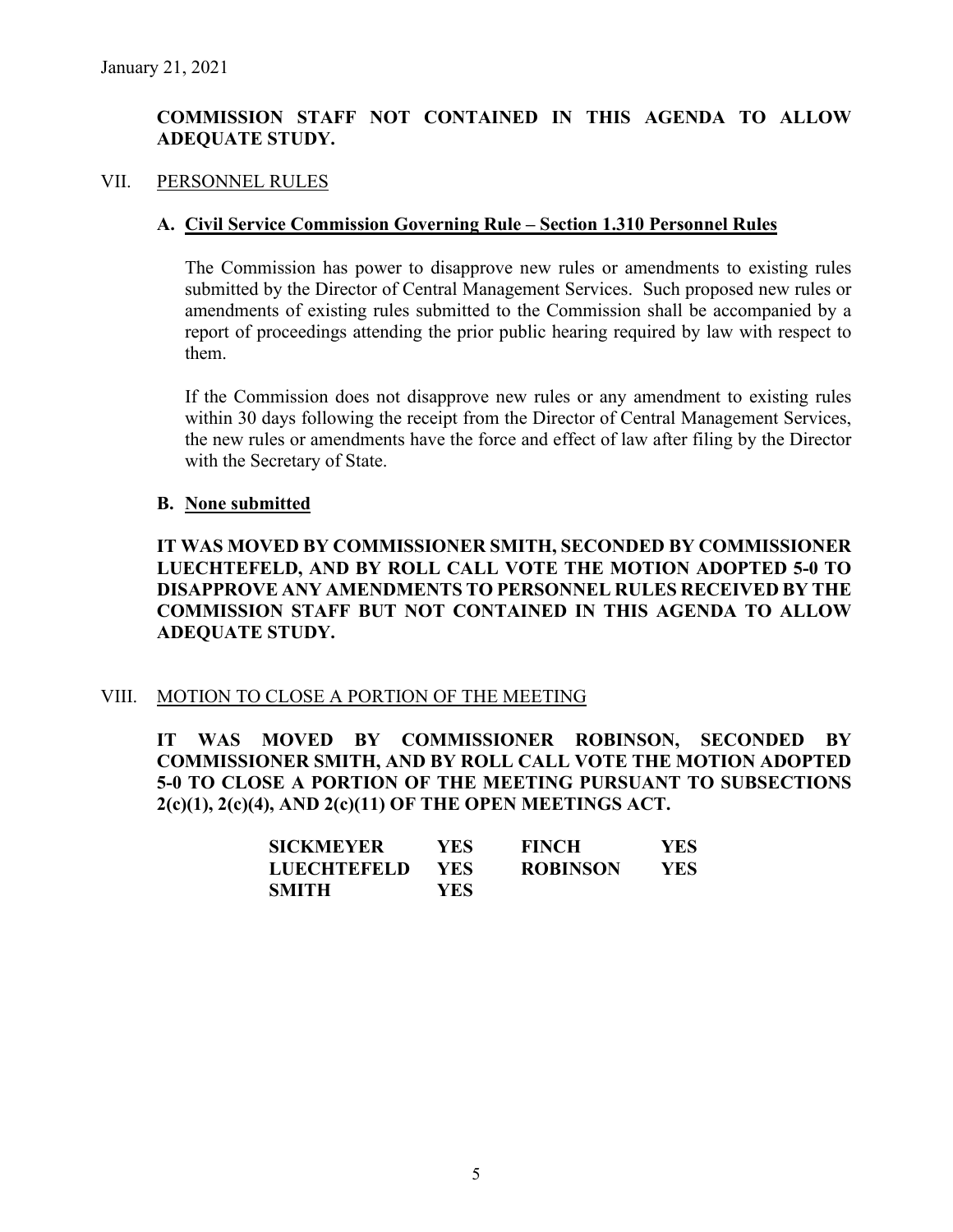## IX. RECONVENE THE OPEN MEETING

Upon due and proper notice, the regular open meeting of the Illinois Civil Service Commission was reconvened at 607 E. Adams Street, Suite 801, Springfield, IL at 12:20 p.m.

### ROLL CALL AND CONFIRMATION OF A QUORUM

Chairman Timothy D. Sickmeyer (by telephone); G.A. Finch (by telephone), David Luechtefeld (by telephone), Vivian Robinson (by telephone), and Teresa C. Smith (by telephone), Commissioners; Thomas Klein, Executive Director, Andrew Barris (by telephone), Assistant Executive Director, Sabrina Johnson (by telephone), Exemption Monitor, and Alexandra Myers (by telephone), Executive Secretary; Christopher See (by telephone), Melissa See (by telephone).

### X. PUBLICLY ANNOUNCED DECISIONS RESULTING FROM APPEAL

## **DA-43-20**

| Employee                | Christopher T. See    | Appeal Date   | 06/26/2020        |
|-------------------------|-----------------------|---------------|-------------------|
| Agency                  | Illinois Gaming Board | Decision Date | 01/08/2021        |
| Appeal Type   Discharge |                       | Proposal for  |                   |
| AL J                    | Thomas Klein          | Decision      | Discharge upheld. |

**THERE WAS A MOTION MADE BY COMMISSIONER LUECHTEFELD, SECONDED BY COMMISSIONER ROBINSON, AND BY ROLL CALL VOTE 5-0 TO ADOPT THE FINDINGS OF FACT AND CONCLUSIONS OF LAW AND MODIFY THE RECOMMENDATION THAT DISCHARGE IS THE APPROPRIATE LEVEL OF DISCIPLINE TO A 90-DAY SUSPENSION PLUS DURATION OF SUSPENSION PENDING DISCHARGE FOR THE REASONS SET FORTH IN THE SIGNATURE SHEET.** 

| SICKMEYER          | YES. | <b>FINCH</b>    | YES |
|--------------------|------|-----------------|-----|
| <b>LUECHTEFELD</b> | YES. | <b>ROBINSON</b> | YES |
| SMITH              | YES  |                 |     |

### XI. STAFF REPORT

Assistant Executive Director Barris thanked the Commission for completing their 2020 ethics training and informed the Commission that they would be soon be receiving information on the 2021 training due December 31, 2021.

Commissioner Smith inquired about the necessity of completing more than one training if training was required from another position other than at the Civil Service